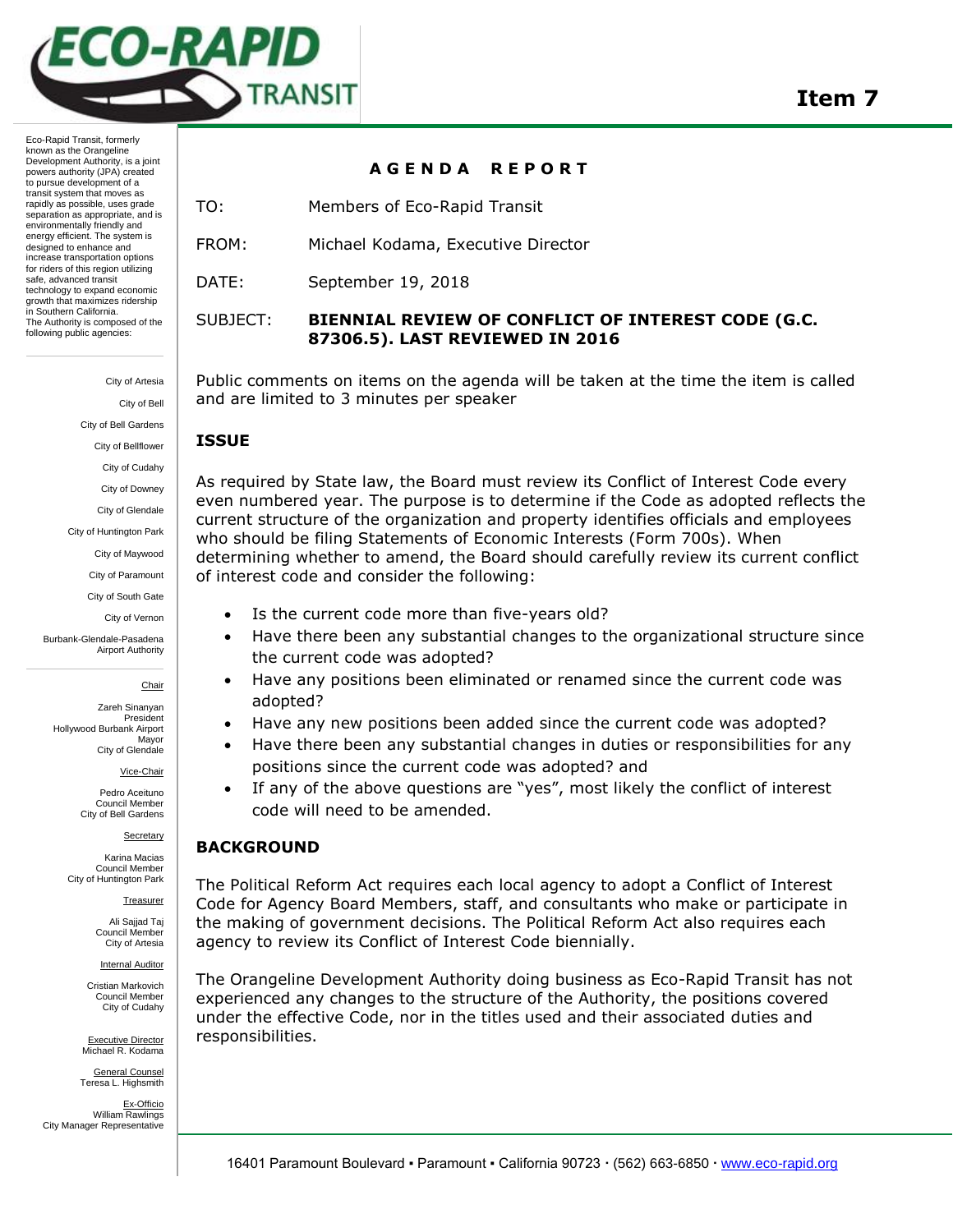

Eco-Rapid Transit, formerly known as the Orangeline Development Authority, is a joint powers authority (JPA) created to pursue development of a transit system that moves as rapidly as possible, uses grade separation as appropriate, and is environmentally friendly and energy efficient. The system is designed to enhance and increase transportation options for riders of this region utilizing safe, advanced transit technology to expand economic growth that maximizes ridership in Southern California. The Authority is composed of the following public agencies:

City of Artesia

City of Bell

City of Bell Gardens

City of Bellflower

City of Cudahy

City of Downey

City of Glendale

City of Huntington Park

City of Maywood

City of Paramount City of South Gate

City of Vernon

Burbank-Glendale-Pasadena Airport Authority

#### **Chair**

Zareh Sinanyan President Hollywood Burbank Airport Mayor City of Glendale

Vice-Chair

Pedro Aceituno Council Member City of Bell Gardens

**Secretary** 

Karina Macias Council Member City of Huntington Park

Treasurer

Ali Sajjad Taj Council Member City of Artesia

Internal Auditor

Cristian Markovich Council Member City of Cudahy

Executive Director Michael R. Kodama General Counsel

Teresa L. Highsmith Ex-Officio William Rawlings City Manager Representative

A copy of the Conflict of Interest Code that was last reviewed in 2016, amended and adopted by the Board in August 2014 and approved by the Fair Political Practices Commission (the code-reviewing body) is attached for reference.

### **RECOMMENDATION**

It is recommended that the Board:

- 1. Discuss and review the information presented and offer action items; and/or
- 2. Receive and file the item.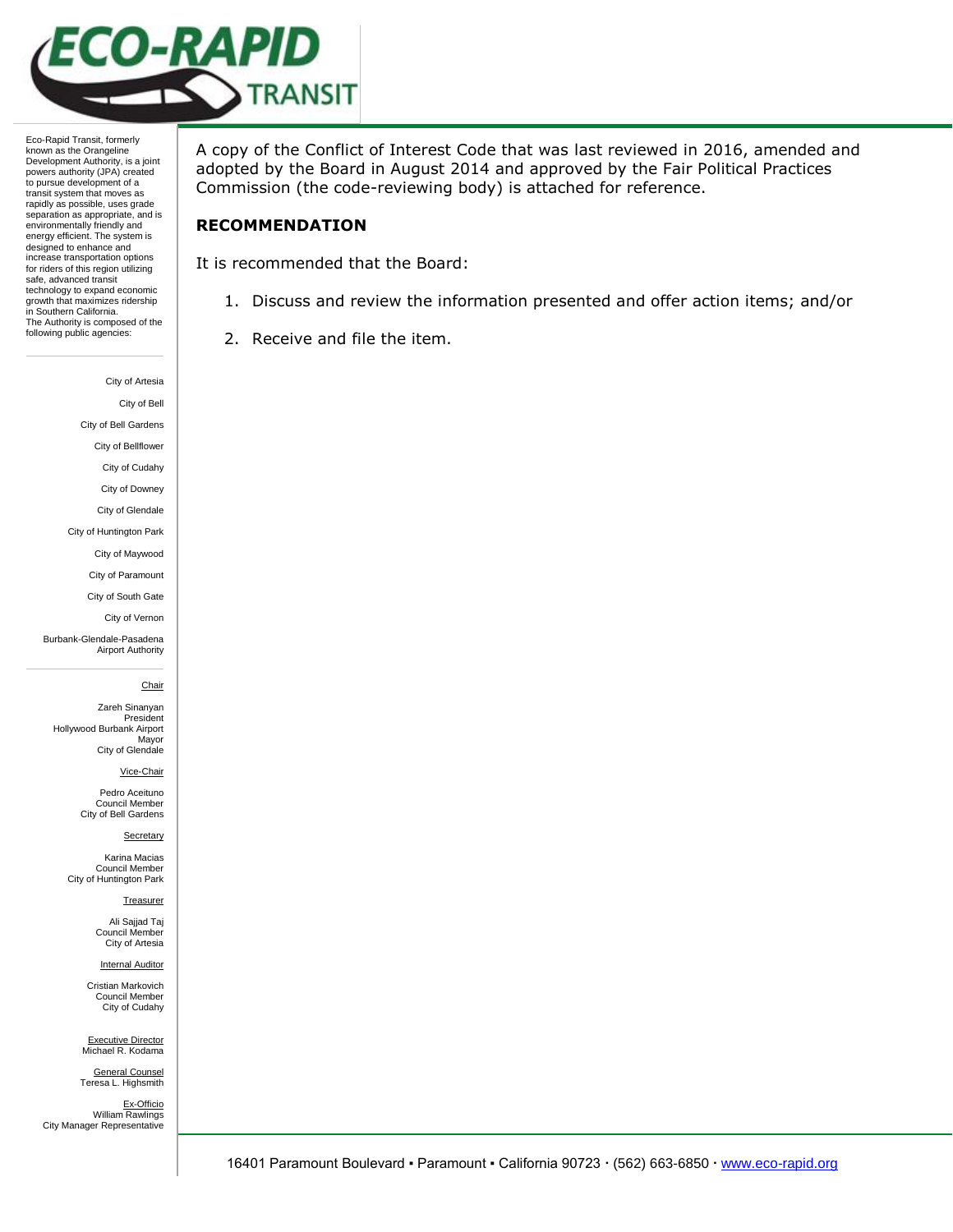#### **RESOLUTION NO. 2018 - 02**

#### **A RESOLUTION OF THE ORANGELINE DEVELOPMENT AUTHORITY, DBA ECO-RAPID TRANSIT, AMENDING THE CONFLICT OF INTEREST CODE FOR THE AUTHORITY AND DIRECTING STAFF TO SUBMIT IT TO THE FAIR POLITICAL PRACTICES COMMISSION AS THE CODE REVIEWING BODY PURSUANT TO THE CALIFORNIA POLITICAL REFORM ACT**

**WHEREAS**, California Government Code §87300 requires that every public agency adopt and promulgate a Conflict of Interest Code;

**WHEREAS**, amendments to the Political Reform Act, Government Code Sections 81000, et. seq., have in the past and foreseeably will in the future require conforming amendments to be made in Conflict of Interest Codes adopted and promulgated pursuant to its provisions; and

**WHEREAS**, the Fair Political Practices Commission ("FPPC") has adopted a regulation, 2 California Code of Regulations section 18730, which contains the terms of a standard Conflict of Interest Code, which can be incorporated by reference, and which will be amended to conform to amendments in the Political Reform Act after public notice and hearings conducted by the FPPC pursuant to the Administrative Procedure Act, Government Code Section 11370, et. seq.; and

**WHEREAS**, incorporation by reference of the terms of the aforementioned regulation and amendments to it in Conflict of Interest Codes saves the Orangeline Development Authority time and money by minimizing the actions required to keep the Code in conformity with the Political Reform Act; and

**WHEREAS**, the Political Reform Act requires that Conflict of Interest Codes approved by a local government agency be approved by a "code reviewing body", which for the Orangeline Development Authority is the Fair Political Practices Commission;

**NOW THEREFORE, BE IT RESOLVED** by the Orangeline Development Authority as follows:

- 1. All previously adopted resolutions approving various Conflict of Interest Codes are hereby rescinded and superseded.
- 2. The Conflict of Interest Code attached to this Resolution as Appendix A, together with the Exhibits A and B thereto, and incorporated herein by reference is hereby adopted as the Conflict of Interest Code of the Orangeline Development Authority.
- 3. Persons holding designated positions listed in Exhibit A to the Conflict of Interest Code shall file Form 700- Statements of Economic Interest according to the requirements in the Code and the disclosure categories contained in Exhibit B to the Code.
- 4. The Executive Director of the Orangeline Development Authority is directed to submit this Conflict of Interest Code to the Fair Political Practices Commission, the code reviewing body pursuant to Government Code § 82011(a).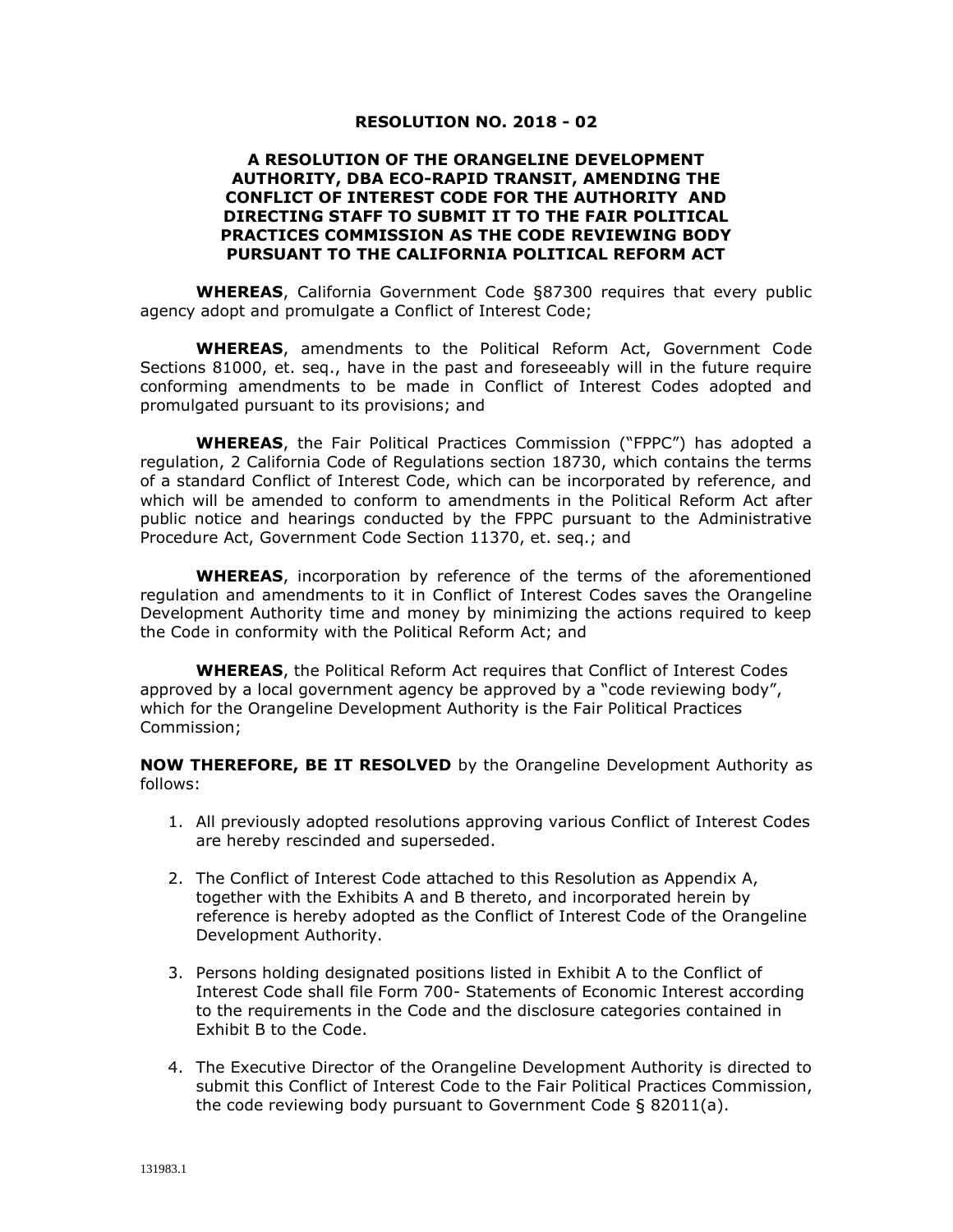5. The Secretary shall certify to the adoption of this Resolution.

PASSED, APPROVED and ADOPTED this 19<sup>th</sup> day of September, 2018.

Zareh Sinanyan Chairman

\_\_\_\_\_\_\_\_\_\_\_\_\_\_\_\_\_\_\_\_\_

ATTEST:

 $\_$ Karina Macias Secretary

APPROVED AS TO FORM:

\_\_\_\_\_\_\_\_\_\_\_\_\_\_\_\_\_\_\_\_\_\_\_\_\_\_\_

Teresa L. Highsmith General Counsel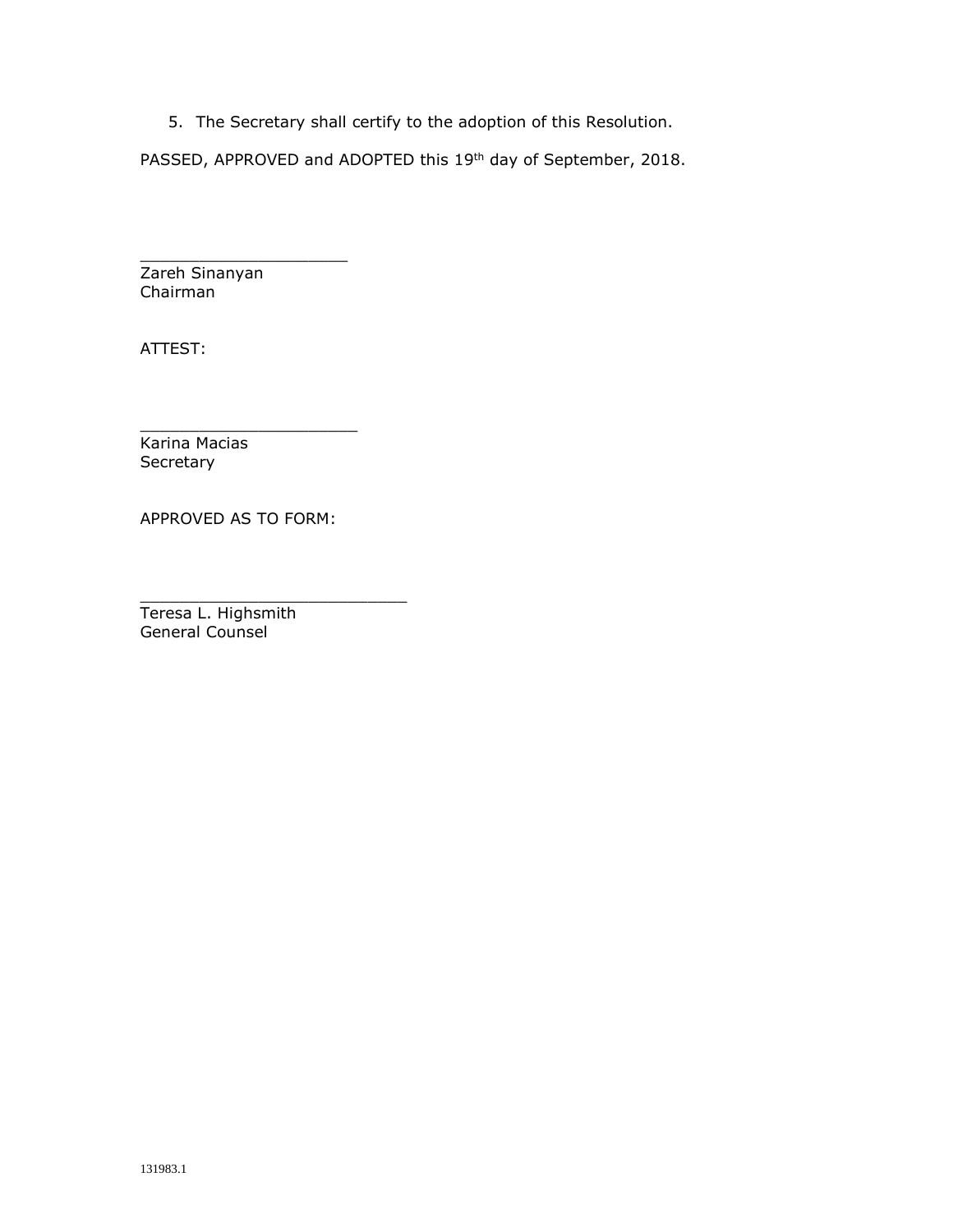#### **APPENDIX A**

#### **CONFLICT OF INTEREST CODE FOR THE ORANGELINE DEVELOPMENT AUTHORITY**

#### Incorporation of FPPC Regulation 18730 (2 California Code of Regulations, Section 18730) by Reference

The Political Reform Act, Government Code Section 81000, *et seq.* requires each state and local government agency to adopt and promulgate a conflict of interest code. The Fair Political Practices Commission has adopted a regulation, 2 Cal. Code of Regs. section 18730, which contains the terms of a standard conflict of interest code. It can be incorporated by reference and may be amended by the Fair Political Practices Commission after public notice and hearings to conform to amendments in the Political Reform Act. Therefore, the terms of 2 Cal. Code of Regs. section 18730, and any amendments to it duly adopted by the Fair Political Practices Commission are hereby incorporated by reference and, along with the attached Exhibits in which members and employees are designated and disclosure categories are set forth, shall constitute the conflict of interest code of the Orangeline Development Authority.

#### Place of Filing of Statements of Economic Interests

All officials and employees required to submit a statement of economic interests shall file their statements with the Executive Director, or his or her designee. The agency shall make and retain a copy of all statements filed by its Governing Board Members, Alternate Board Members, as appropriate, and its Executive Director, and forward the originals of such statements to the Fair Political Practices Commission.

The agency shall retain the originals of statements for all other Designated Positions named in the agency's conflict of interest code. All retained statements, original or copied, shall be available for public inspection and reproduction (Gov. Code Section 81008).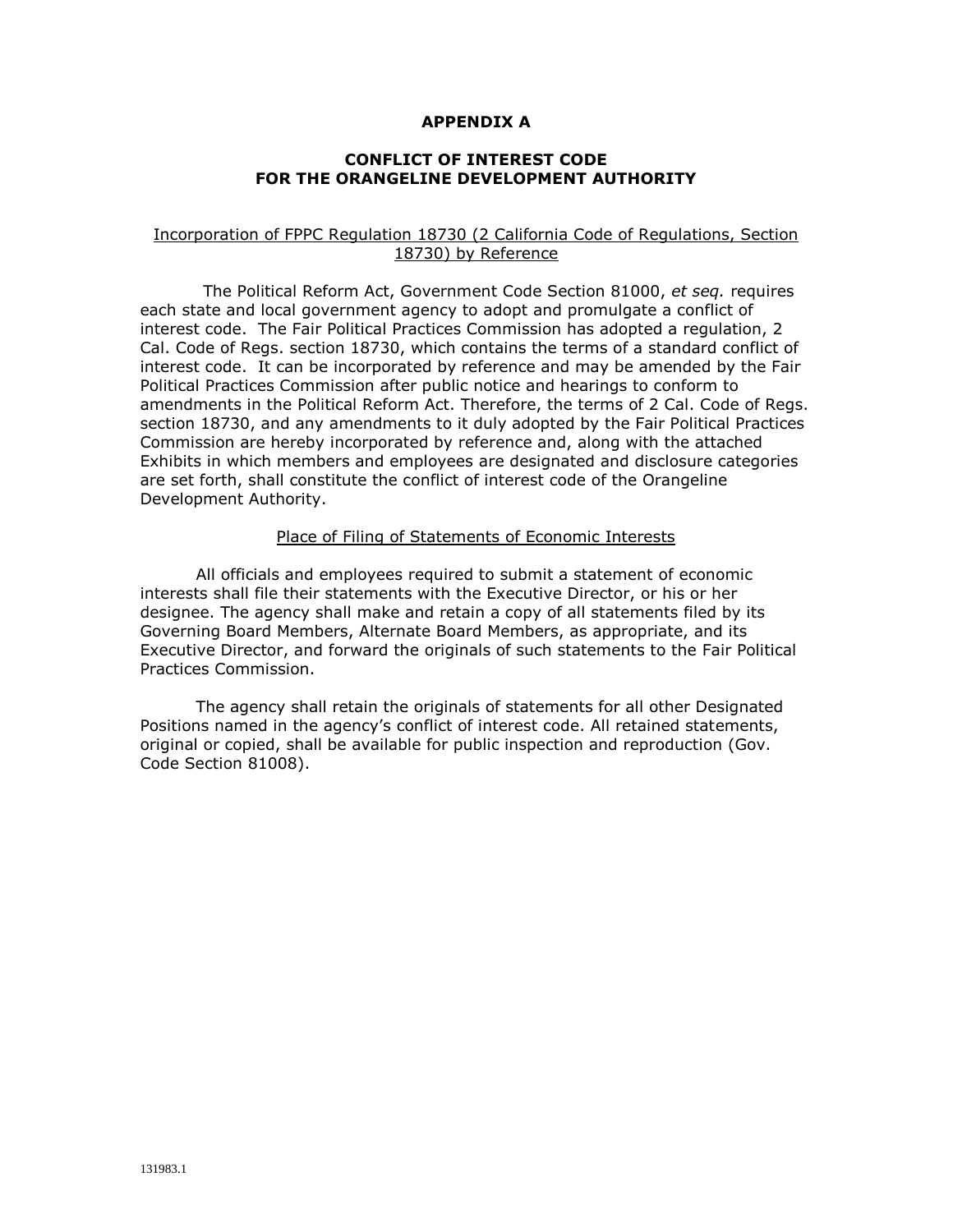# **EXHIBIT A Designated Positions**

| Designated Positions      | <b>Disclosure Categories</b> |
|---------------------------|------------------------------|
| <b>Board Members</b>      | 1 and $2$                    |
| Alternate Board Members   | 1 and $2$                    |
| General Counsel           | $1$ and $2$                  |
| Assistant General Counsel | $1$ and $2$                  |
| Executive Director        | $1$ and $2$                  |
| Deputy Executive Director | $1$ and $2$                  |
| Chair                     | 1 and $2$                    |
| Vice-Chair                | 1 and 2                      |
| Secretary                 | 1 and $2$                    |
| Treasurer                 | 1 and $2$                    |
| Internal Auditor          | 1 and $2$                    |
| Consultants               | $***$                        |

\*\*Consultants shall be included in the list of designated employees and shall disclose pursuant to the broadest disclosure category in the code subject to the following limitation:

The Executive Director may determine in writing that a particular consultant, although a "designated position," is hired to perform a range of duties that is limited in scope and thus is not required to comply fully with the disclosure requirements described in this Section. Such determination shall include a description of the consultant's duties and based upon that description, a statement of the extent of disclosure requirements. The Executive Director's determination is a public record and shall be retained for public inspection in the same manner and location as this conflict of interest code.